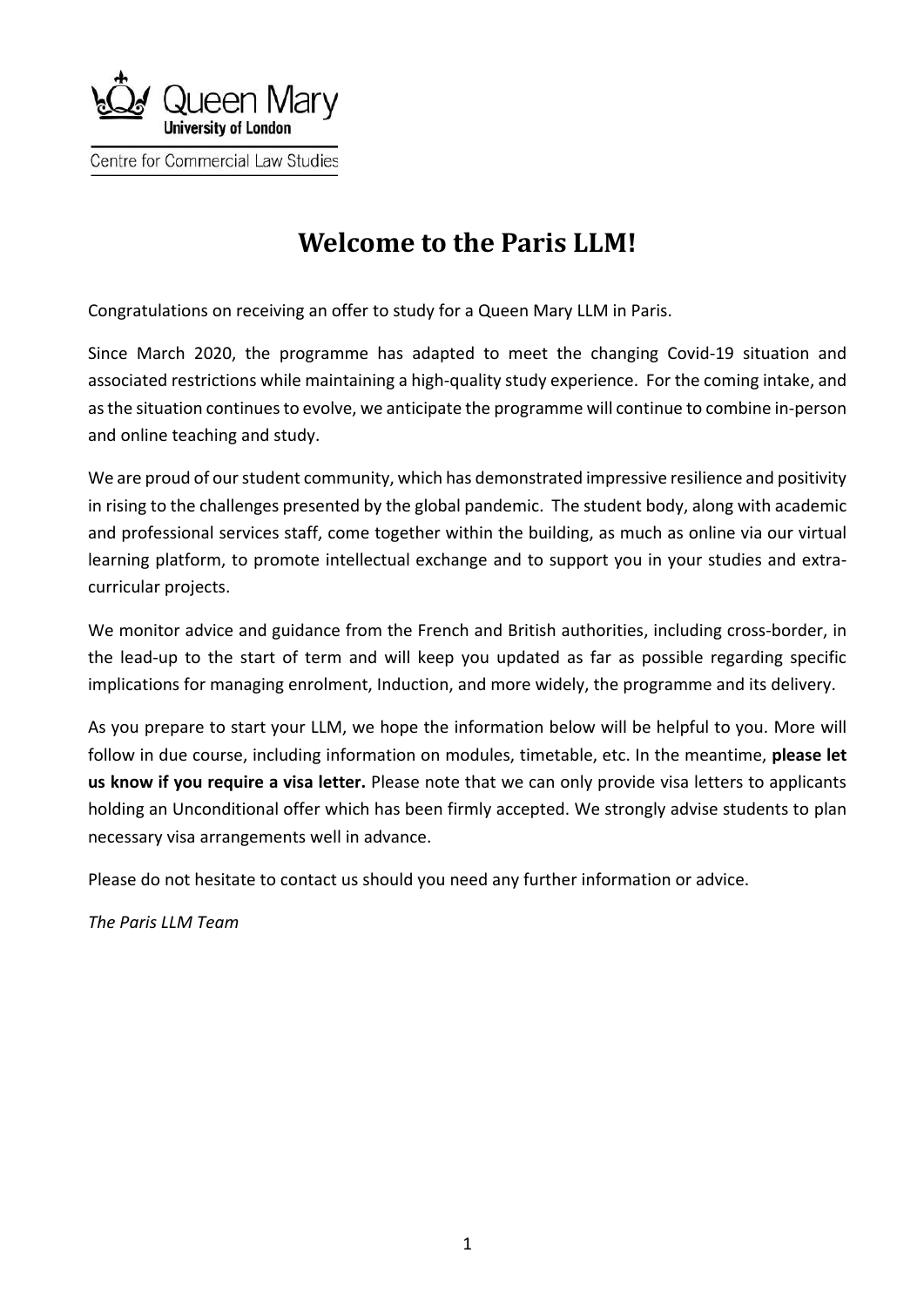

# **IMPORTANT DATES**

### **Semester Dates**

17 January 2022 – 24 June 2022

12 September 2022 – 16 December 2022

*Please note that Paris semester dates differ from the London LLM dates.*

The LLM in Paris Timetable will be made available to you prior to 17 January 2022.

#### **Assessment Periods**

11-22 July 2022, with provisional weeks before and after the main period, if required (for modules studied January – June). These exams will be online.

5-14 January 2023, with provisional week after the main period, if required (for modules studied September - December). It is yet to be confirmed if these exams will be online or in person.

*Please note that some modules are assessed by coursework, submission for which is normally expected within 1 month of the date on which it is set (usually the last day of class).* 

# **INDUCTION**

Induction will take place during the week of 17 January 2022 and, based on the previous intake, we are currently anticipating students will be physically present together. Where travel restrictions prevent students from relocating to Paris, we will adopt a blended format, to enable the participation of online students, if necessary. You will all receive an Induction Agenda prior to Induction and we ask you to ensure your availability for the week.

Induction will include:

- Enrolment checks students are expected to enrol online (details below) and we would like to hold a short 1-to-1 session with you on day 1, to ensure that you are "connected" via your QMUL student IT account, which includes email and access to our online learning environment (QMPlus). At the same time, we will be happy to discuss any individual queries or concerns of a practical nature should they arise. You should receive IT credentials and login details at the point of pre-enrolment.
- Programme details we will present and exchange with you regarding the details of the programme from both academic and administrative perspectives, including elements such as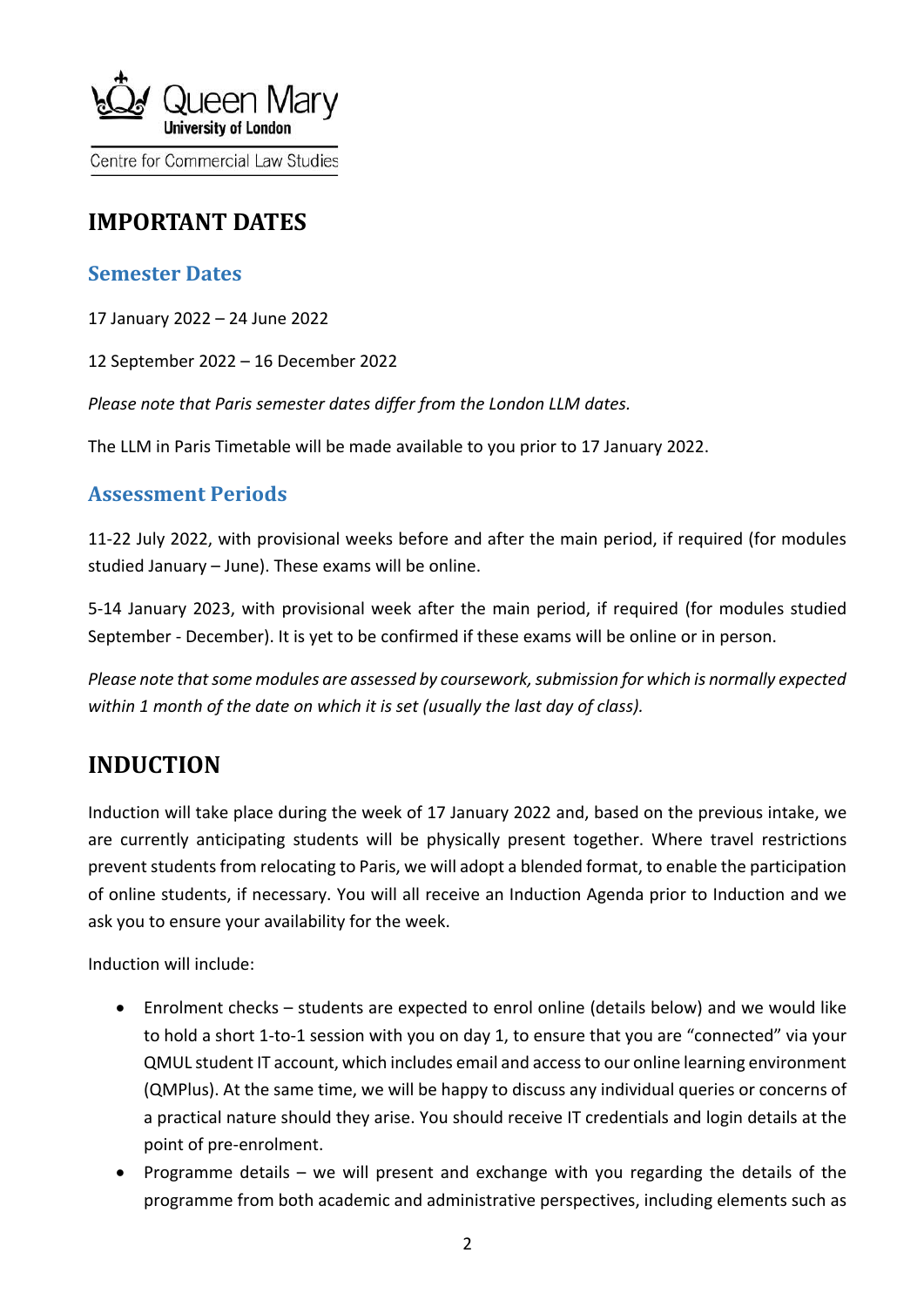

the dissertation, assessment, and teaching models, as well as support and facilities available to you.

- Module information and choices you will need to decide which modules you intend to take during the academic year no later than Thursday 20 January. We will offer academic guidance sessions and other opportunities for discussing your plans to supplement the module information (outline, timetable, mode of assessment etc.) you will have seen on our website and receive over the coming weeks, so that you can feel comfortable in making your choices.
- Library, Critical Thinking and Writing in Law, Careers support and other resources we will introduce you to a range of opportunities and resources that will be available to you throughout the year.
- Getting to know each other the LLM community is very important to us, and we want you to get to know each other as much as us. Whether in person or starting online, we want you to feel comfortable amongst your peers and we will seek to break the ice from day 1. To this end, we will be asking students to introduce yourselves briefly.

**For those students able to attend in person, Induction will take place in the University of London Institute in Paris (ULIP) building at 9-11 rue de Constantine, 75007, Paris. For those students joining us online, relevant links will be provided in due course, where necessary.**

## **ENROLMENT**

All stages of your enrolment will be conducted online.

Only those students who have **accepted** an **Unconditional Offer** are able to enrol.

If you have received a conditional offer, you must fulfil any outstanding requirements, as outlined by Queen Mary's Admissions team, before your offer can be made unconditional, and you can proceed to enrolment. *We strongly recommend you do this in good time.*

In light of the global pandemic, we recognise that students face a number of uncertainties and individual issues when embarking on the programme with us. Should you have any queries or concerns with regard to the enrolment process and its timings, please do not hesitate to contact us.

### **Online enrolment**

Online enrolment is the first stage of the registration process and is completed using MySIS (the Student Information System portal). You will be sent an email in advance - depending on when your place at the College is confirmed (an unconditional offer) - which will include information on enrolment, as well as details of how to access MySIS and an invitation to enrol online. If you do not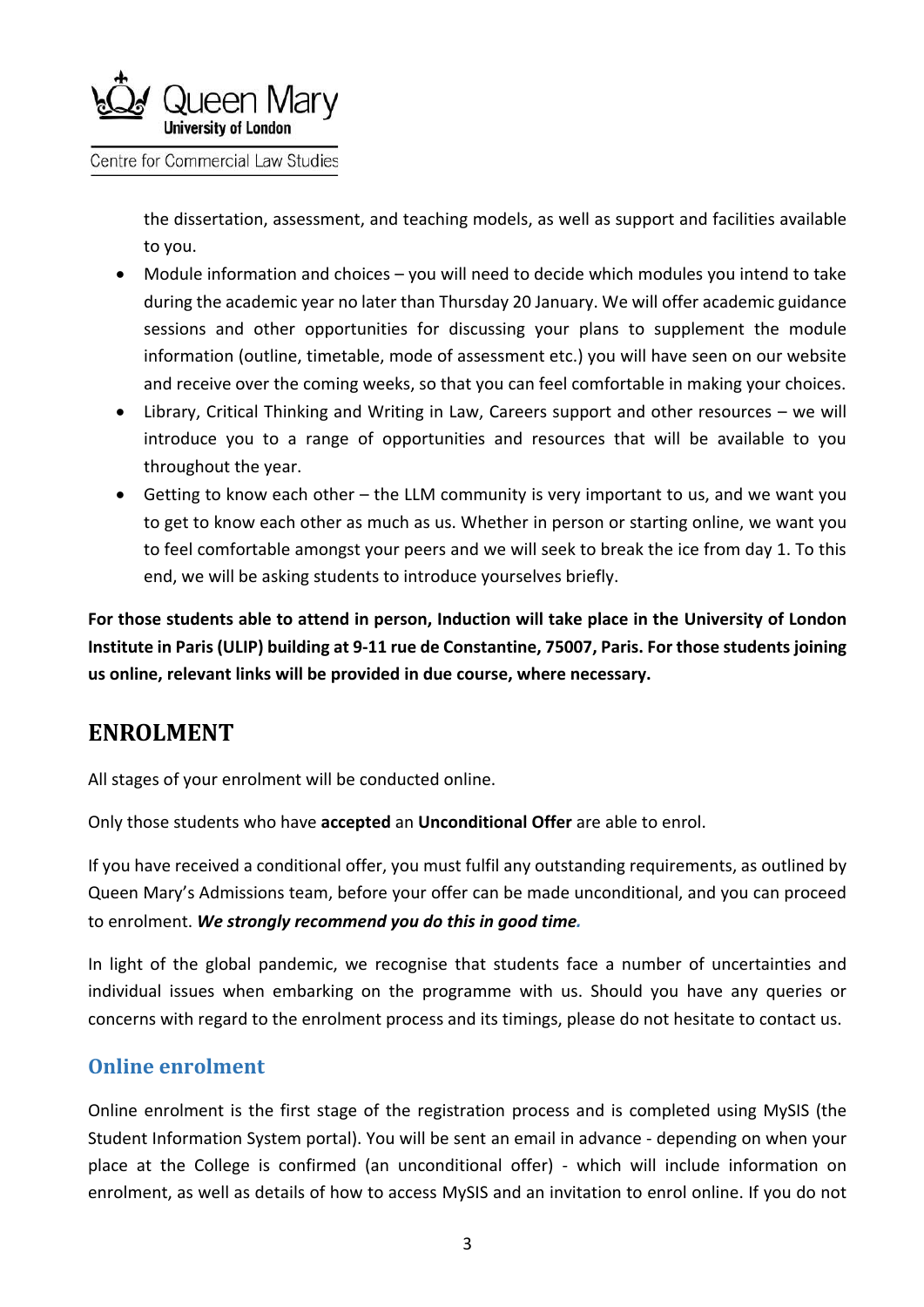

receive this information or are unable to access MySIS, please contact the Admissions Office on 0800 376 1800 or, if you are calling from outside the UK, +44 (0)20 7882 5511. The email address is [LAWpgadm@qmul.ac.uk](mailto:LAWpgadm@qmul.ac.uk) .

Please note that a number of administrative functions are triggered through your online enrolment. These include invoicing and release of your IT account information. We strongly recommend that you enrol as soon as you are advised to do so. If you have an unconditional offer and have not heard from Admissions by mid-December, please check your "spam" mailbox in case the email has gone astray, or contact us.

The online form will ask you to submit your term-time contact address which you may not know at this stage. If this is the case, you can copy over your home address details or provide your most recent contact address. If you think you will know your new term-time contact address shortly, then you can update this section before you complete the Declaration section. Otherwise, you can update your details via MySIS throughout the year. You will be required to upload a photo, a form of ID, and other documents may be required depending on your individual record.

### **College Enrolment**

College Enrolment is the next stage of the enrolment process and this process is completed behind the scenes by QMUL and/or ULIP for all students before you can attend lecturers, seminars, etc.

#### *Temporary enrolment*

Students for whom the enrolment is deemed incomplete by the start of the programme, e.g. waiting on fees or payment plan confirmation, will be temporarily enrolled, which allows a student to access lectures. Temporary enrolment will expire approximately within 1 month; if you have not fully enrolled by this date then your registration with Queen Mary will be terminated and the College will inform the appropriate bodies, including the French immigration authorities.

## **TUITION FEE PAYMENT**

The tuition fees for the LLM in Paris programme are listed on the programme page at: [www.qmul.ac.uk/postgraduate/taught/coursefinder/courses/laws-paris-llm/](http://www.qmul.ac.uk/postgraduate/taught/coursefinder/courses/laws-paris-llm/)

Information about tuition fees and the Tuition Fee Regulations are available at: [www.qmul.ac.uk/tuitionfees/](http://www.qmul.ac.uk/tuitionfees/) 

The UK government sets guidelines on who is eligible to pay the UK/International rate of fees. Details can be found at: [www.ukcisa.org.uk/student/fees\\_student\\_support.php](http://www.ukcisa.org.uk/student/fees_student_support.php)